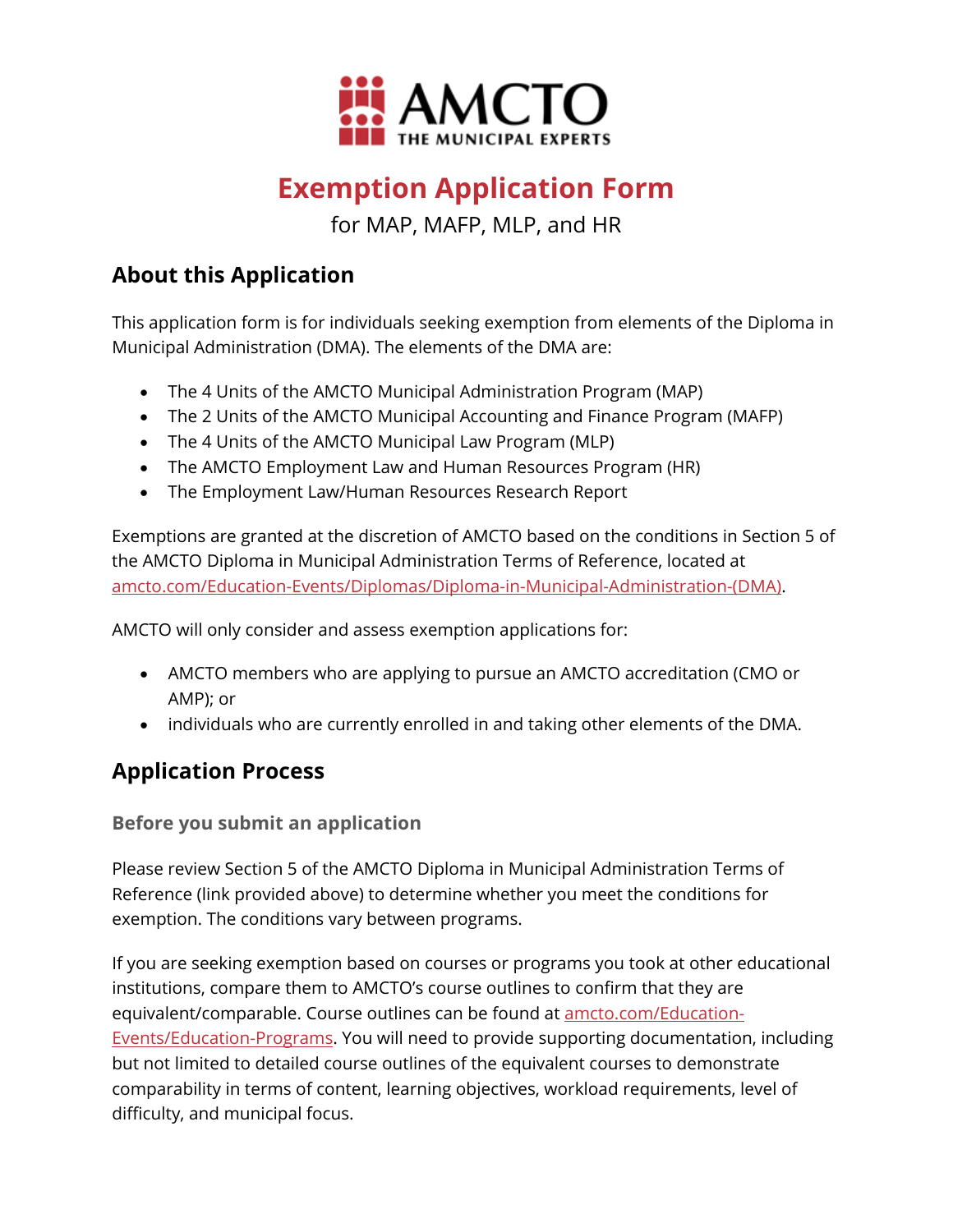#### **Once you are ready to apply**

- 1. Fill out Part 1 and the relevant sections of Part 2.
- 2. Email the completed form with supporting documentation to Ya-Yin Ko, Manager Education Services at *yko@amcto.com*. Copies and scanned documents are acceptable except in the case of academic transcripts, which should be official and sealed by the issuing institution. Electronic transcripts are acceptable only if they are issued directly to AMCTO by the institution. Official transcripts should be addressed to:

Ya-Yin Ko, Manager – Education Services AMCTO 610-2680 Skymark Avenue Mississauga, ON L4W 5L6

3. An administrative fee of **\$84.75** (includes HST) is required. An AMCTO staff member will contact you to collect payment information by phone. There are no refunds.

AMCTO will assess your application and supporting documents and may request additional documentation. If your application is approved, AMCTO will issue a letter confirming the exemption.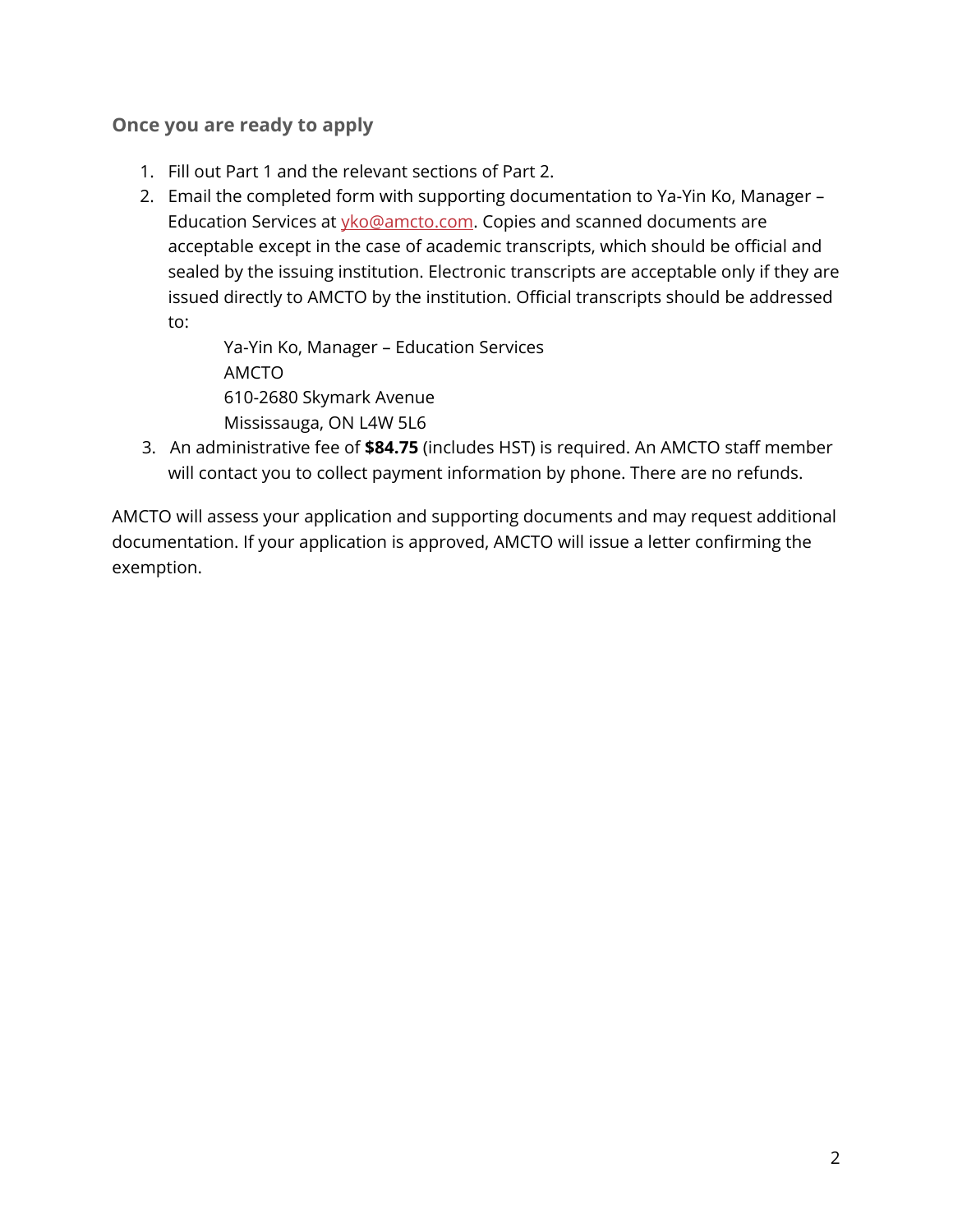# **Part 1: Applicant Information[1](#page-2-0)**

Please note: This is a fillable PDF form.

| Name:                          |                                                    |
|--------------------------------|----------------------------------------------------|
| Municipality/Organization:     |                                                    |
| Job Title:                     |                                                    |
| AMCTO ID Number <sup>2</sup> : |                                                    |
| Email:                         |                                                    |
| Address:                       | Is this your work or home address?<br>Work<br>Home |
| Phone:                         | Is this your work or home phone?<br>Work<br>Home   |

Which of the following applies to you?

I am an AMCTO member pursuing CMO or AMP accreditation.

I am pursuing the DMA and would like to be exempted from one or more elements of the DMA.

<span id="page-2-0"></span><sup>&</sup>lt;sup>1</sup> We use this information to ensure your AMCTO profile is up to date.

<span id="page-2-1"></span><sup>&</sup>lt;sup>2</sup> To find your ID number, log in at AMCTO.com and go to "My Account."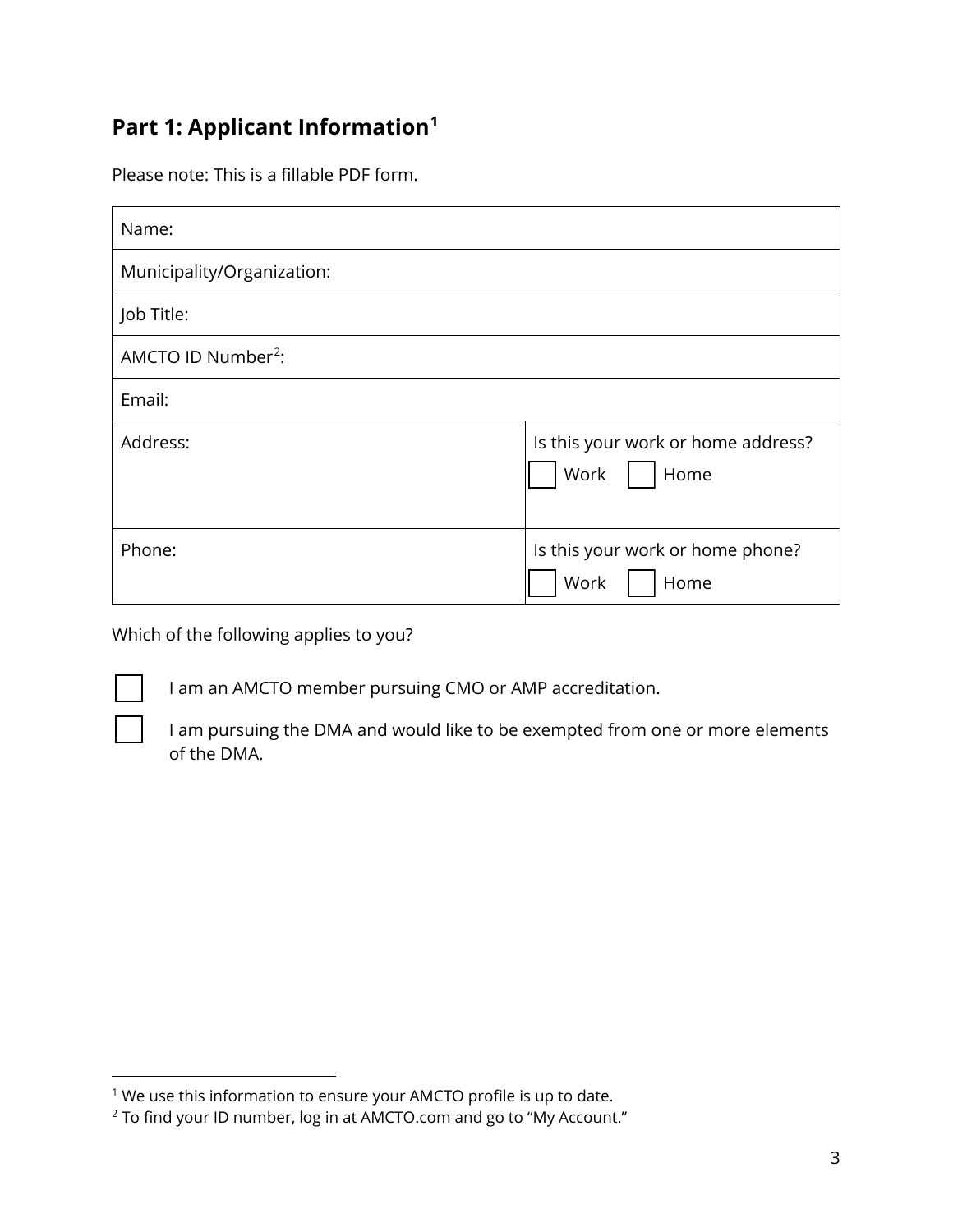# **Part 2: Exemption Details**

Please fill out the sections relevant to your application.

- [2A. Exemption for the Municipal Administration Program \(MAP\)](#page-3-0)
- [2B. Exemption for the Municipal Accounting and Finance Program \(MAFP\)](#page-5-0)
- [2C. Exemption for the Municipal Law Program \(MLP\)](#page-5-1)
- <span id="page-3-0"></span>[2D. Exemption for the Employment Law and Human Resources Program \(HR\)](#page-6-0)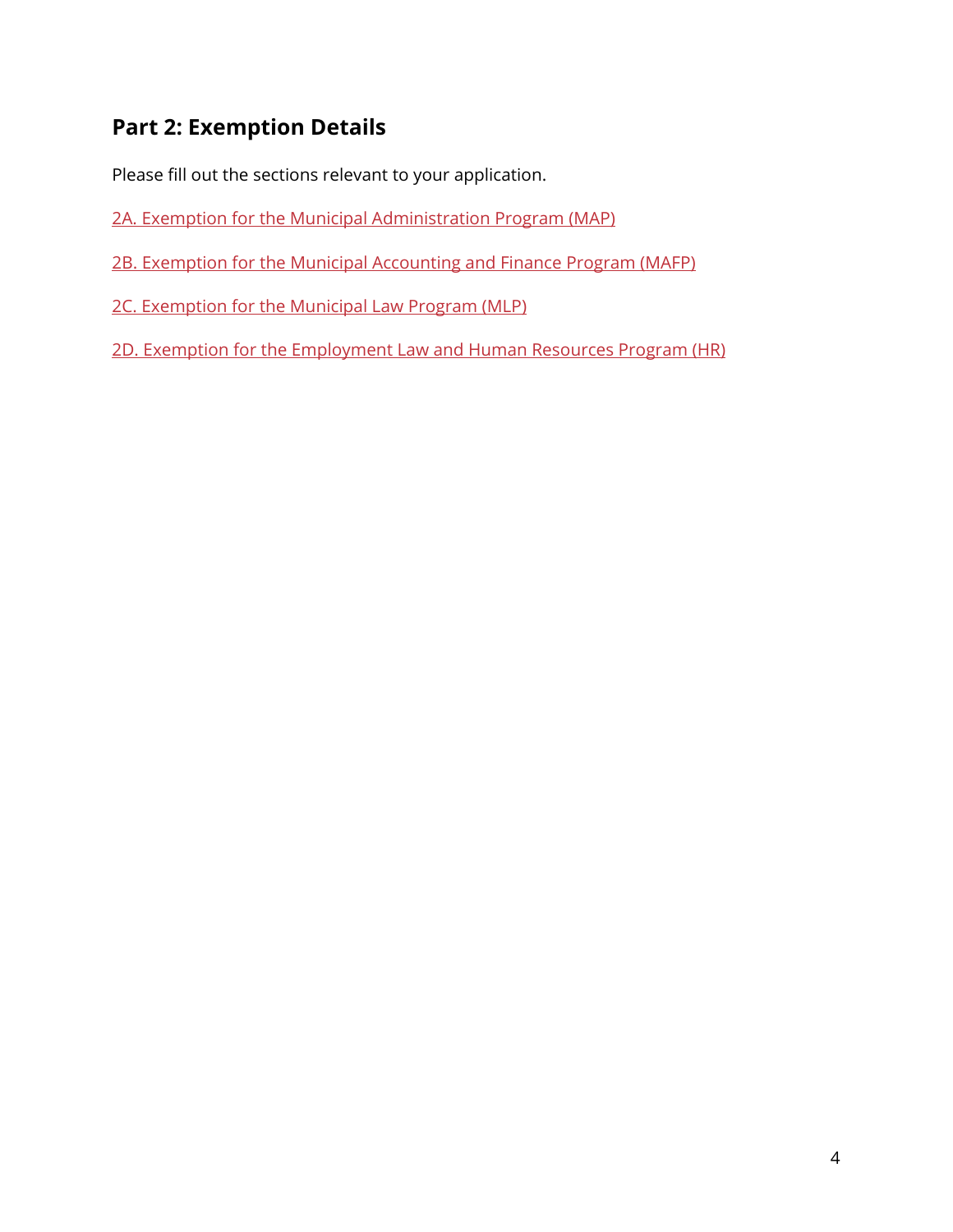### **2A. Exemption for the Municipal Administration Program (MAP)**

Select the unit(s) for which you are seeking exemption.

| MAP Unit 1: Introduction to Local<br>Government | MAP Unit 2: Municipal Administrative<br>Structure |
|-------------------------------------------------|---------------------------------------------------|
| MAP Unit 3: Municipal Financial Management      | MAP Unit 4: Management in the Municipality        |

Please complete (a) *or* (b) below, depending on which situation applies to you.

#### **(a) If you are seeking exemption for one or two units of MAP:**

| 1.                                                               | Did you complete equivalent/comparable course(s) through a post-<br>secondary institution or other educational organization? | Yes | No  |  |
|------------------------------------------------------------------|------------------------------------------------------------------------------------------------------------------------------|-----|-----|--|
| 2.                                                               | Did you complete the equivalent course(s) within the past 10 years?                                                          | Yes | No  |  |
| 3.                                                               | Did you achieve a grade of 60% or higher in the equivalent course(s)?                                                        | Yes | No. |  |
| (b) If you are seeking exemption for more than two units of MAP: |                                                                                                                              |     |     |  |
| 1.                                                               | Do you have a degree focused on municipal public administration from an<br>accredited Canadian university?                   | Yes | No  |  |
| 2.                                                               | Did you complete the degree within the past 10 years?                                                                        | Yes | No. |  |
| 3.                                                               | Did the degree include courses that are equivalent/comparable to the MAP<br>units?                                           | Yes | No  |  |
| 4.                                                               | Did you achieve a grade of 60% or higher in the courses that are equivalent<br>to the MAP units?                             | Yes | No. |  |

If you answered "No" to any of the questions above, you do not meet the conditions for exemption for MAP. If you meet the conditions, provide the following with your application:

- Detailed course outlines of the equivalent courses to demonstrate comparability in terms of content, learning objectives, workload requirements, level of difficulty, and municipal focus.
- An official academic transcript.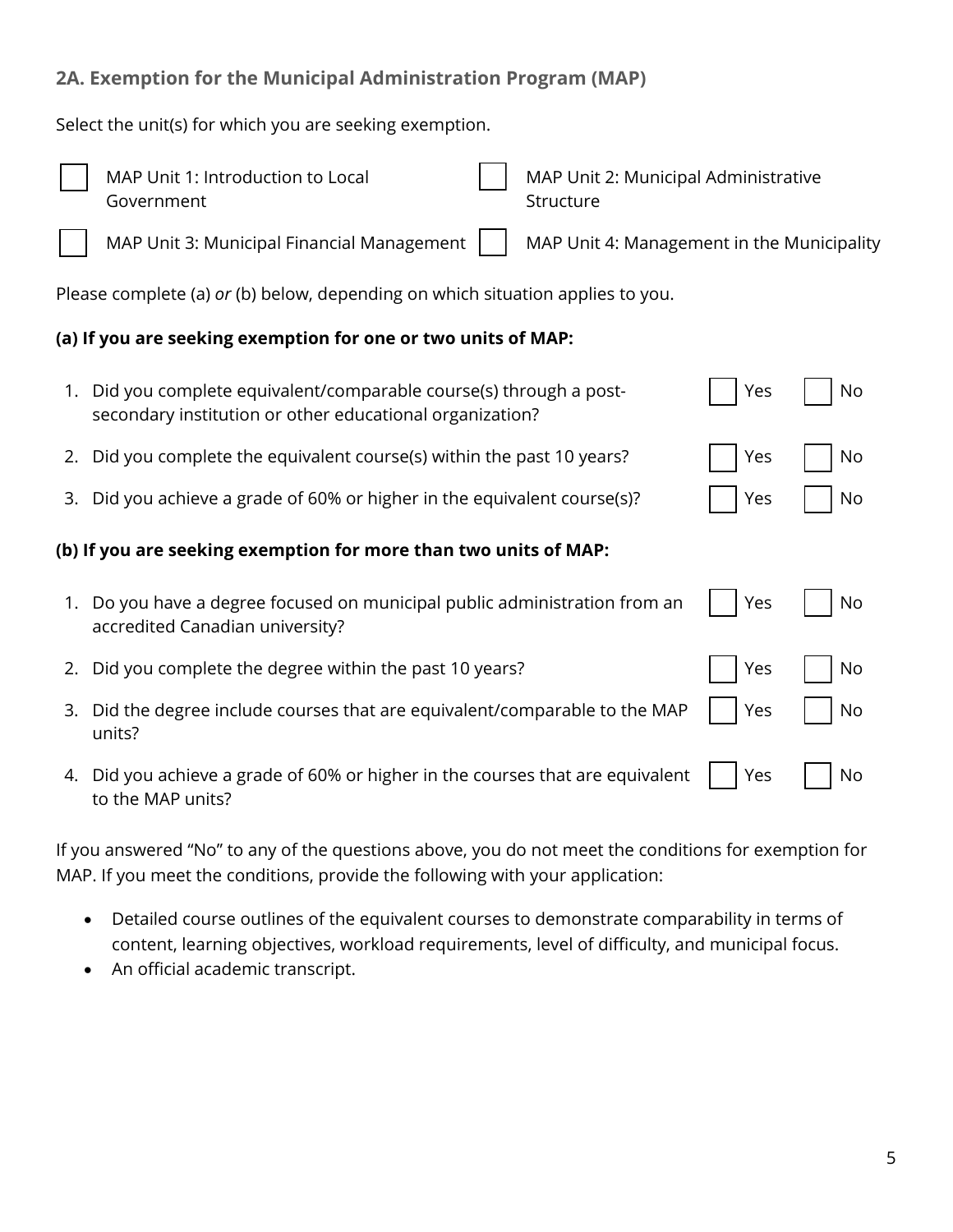### <span id="page-5-0"></span>**2B. Exemption for the Municipal Accounting and Finance Program (MAFP)**

Select the unit(s) for which you are seeking exemption.



MAFP Unit 1: Introduction to Municipal Accounting and Financial Reporting

MAFP Unit 2: Financial Planning and Asset Management

Please complete (a) *or* (b) below, depending on which situation applies to you.

#### **(a) If you are seeking exemption based on previous courses you took:**

| 1. Did you complete equivalent/comparable course(s) through a post-<br>secondary institution or other educational organization? | Yes     No |  |
|---------------------------------------------------------------------------------------------------------------------------------|------------|--|
| 2. Did you complete the equivalent course(s) within the past 10 years?                                                          | Yes     No |  |

3. Did you achieve a grade of 60% or higher in the equivalent course(s)?  $\vert \vert$  Yes  $\vert \vert$  No

If you answered "No" to any of the questions above, you do not meet the conditions for MAFP exemption based on previous courses taken. If you meet the conditions, provide the following with your application:

- Detailed course outlines of the equivalent courses to demonstrate comparability in terms of content, learning objectives, workload requirements, level of difficulty, and municipal focus.
- An official academic transcript.

#### **(b) If you are seeking exemption based on having a CPA designation and relevant work experience:**

1. Do you hold a CPA designation in good standing? ☐ Yes ☐ No

| 2. Have you been employed by a municipality or related public sector/not-for- |
|-------------------------------------------------------------------------------|
| profit organization, in Ontario, in an accounting or finance function for at  |
| least three years within the past 10 years?                                   |

If you answered "No" to any of the questions above, you do not meet the conditions MAFP exemption based on professional designation and work experience. If you meet the conditions, provide the following with your application:

- An up-to-date resume.
- Official job descriptions that demonstrate the relevance of your work experience.
- <span id="page-5-1"></span>• A copy of the certificate that confirms your achievement of the CPA (or CA, CGA, CMA) designation.

Yes ㅣ ㅣ No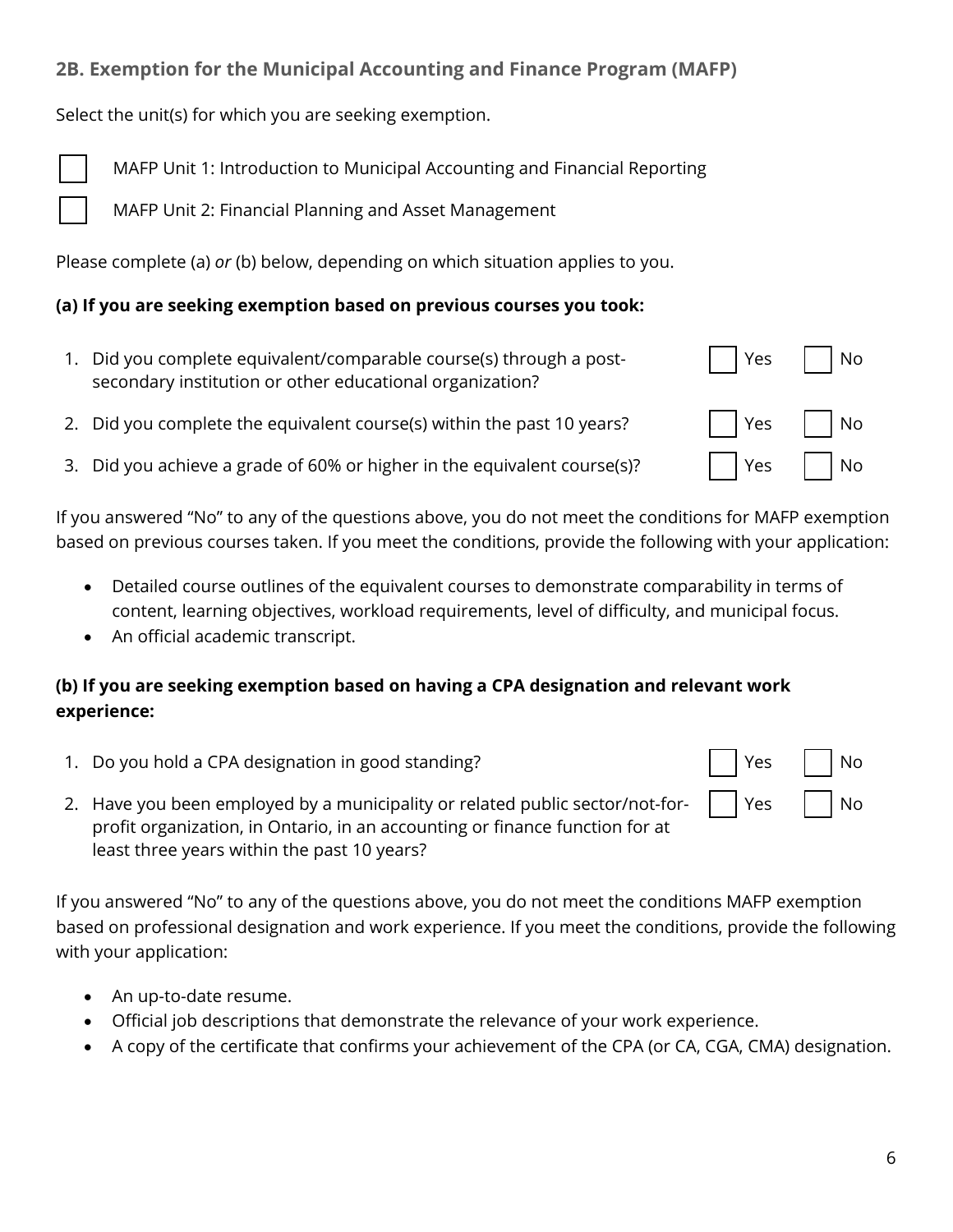### **2C. Exemption for the Municipal Law Program (MLP)**

Select the unit(s) for which you are seeking exemption.

| MLP Unit 1: Introduction to Municipal Law | MLP Unit 2: Municipal Torts            |
|-------------------------------------------|----------------------------------------|
| MLP Unit 3: Municipal Contracts           | MLP Unit 4: Municipal Land Related Law |

Please complete (a) *or* (b) below, depending on which situation applies to you.

#### **(a) If you are seeking exemption for one or two units of MLP based on previous courses you took:**

| Did you complete equivalent/comparable course(s) through a post-<br>secondary institution or other educational organization? | <b>Yes</b>     | No          |
|------------------------------------------------------------------------------------------------------------------------------|----------------|-------------|
| 2. Did you complete the equivalent course(s) within the past 10 years?                                                       | $ $ Yes $ $ No |             |
| 3. Did you achieve a grade of 60% or higher in the equivalent course(s)?                                                     | <b>Yes</b>     | $\bigwedge$ |

If you answered "No" to any of the questions above, you do not meet the conditions for MLP exemption based on previous courses taken. If you meet the conditions, provide the following with your application:

- Documentation including but not limited to detailed course outlines of the equivalent courses to demonstrate comparability in terms of content, learning objectives, workload requirements, level of difficulty, and municipal focus.
- An official academic transcript.

#### **(b) If you are seeking exemption for more than two units of MLP based on having a law degree and relevant work experience:**

- 1. Do you have a J.D. or LL. B from an accredited Canadian university? ☐ Yes ☐ No 2. Did you complete the degree within the past 10 years? | Yes | | No 3. Have you been employed by a municipality or related public sector/not-for-Yes I I No
- profit organization, in Ontario, in a legal function for at least three years within the past 10 years?

If you answered "No" to any of the questions above, you do not meet the conditions for exemption for more than two units of MLP. If you meet the conditions, provide the following with your application:

- An up-to-date resume.
- Official job descriptions that demonstrate the relevance of your work experience.
- <span id="page-6-0"></span>• An official academic transcript.